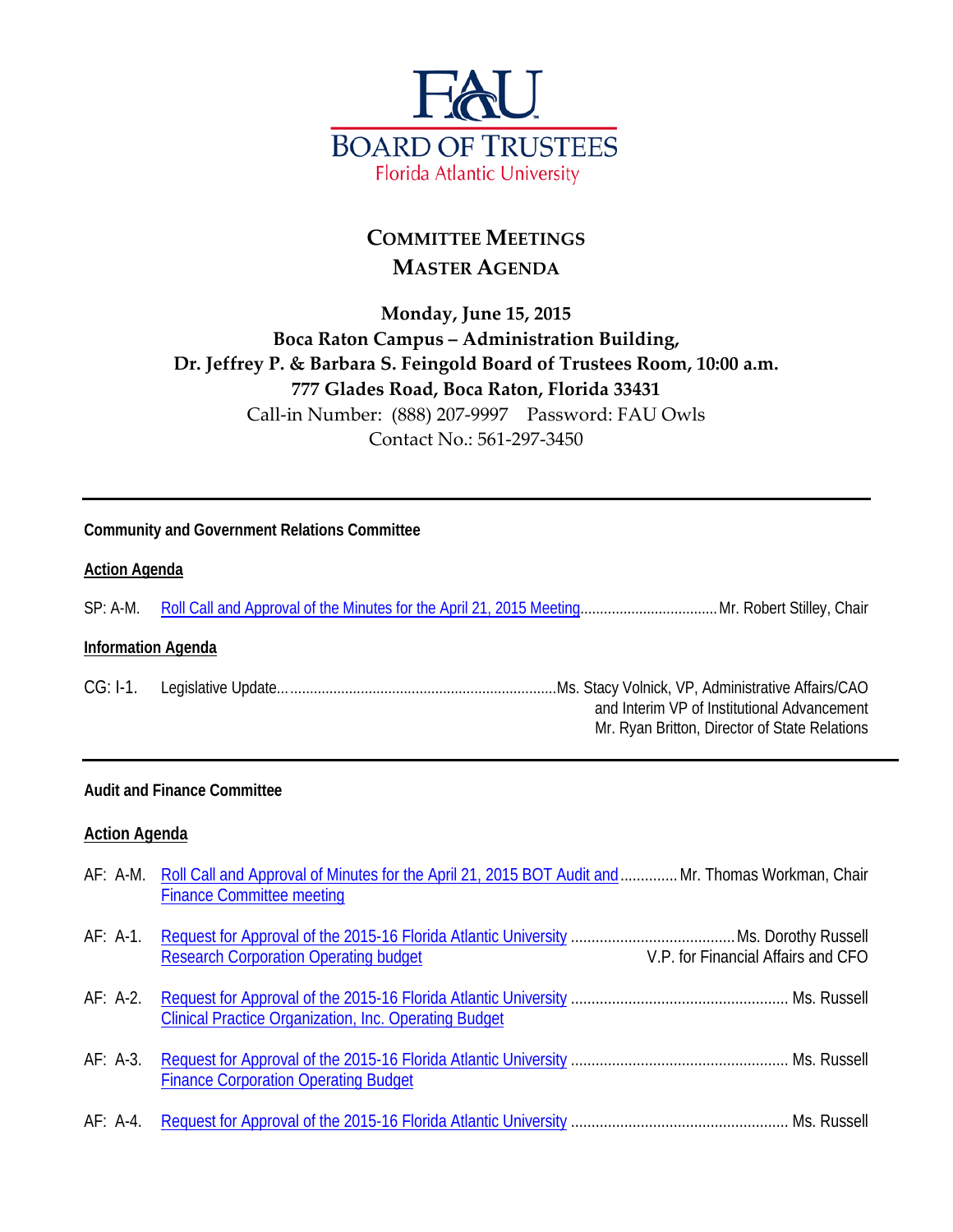**[Foundation Operating Budget](http://fau.edu/bot/meetings/06152015_committee_meetings/AF/af_a4.pdf)** 

| AF: A-5.   | Request for Approval of the 2015-16 Harbor Branch Oceanographic Institute Ms. Russell<br><b>Foundation Operating Budget</b>                               |                          |
|------------|-----------------------------------------------------------------------------------------------------------------------------------------------------------|--------------------------|
| AF: A-6.   | Request for Approval of the Florida Atlantic University 2015-16 Operating Budget.  Ms. Russell<br><b>PowerPoint Updated on September 2015</b>             |                          |
| AF: A-7.   | Request for Approval of the Florida Atlantic University 2015-16 Capital Outlay Budget Ms. Russell                                                         |                          |
| AF: A-8.   | Request for Approval of the 2015-16 Work Plan for the Office of Inspector General Mr. Morley Barnett                                                      | <b>Inspector General</b> |
| $AF: A-9.$ | V.P. Legal Affairs and General Counsel                                                                                                                    |                          |
|            |                                                                                                                                                           |                          |
|            |                                                                                                                                                           |                          |
|            |                                                                                                                                                           |                          |
|            | <b>Information Agenda</b>                                                                                                                                 |                          |
| $AF: I-1.$ | Review of Audits: FAU 14/15-4 NCAA Compliance - Sports Camps and Clinics  Mr. Barnett                                                                     |                          |
| $AF: I-2.$ | Review of Summary of Follow-up on Audit Recommendations Scheduled to be  Mr. Barnett<br>Implemented During the Period of January 1 through March 31, 2015 |                          |

### **Committee on Academic and Student Affairs**

### **Action Agenda**

| AS: A-M.                  |                                      |
|---------------------------|--------------------------------------|
| $AS: A-1.$                |                                      |
| <b>Information Agenda</b> |                                      |
| $AS: I-1.$                |                                      |
| AS: I-2.                  |                                      |
| $AS: I-3.$                | and Faculty Athletics Representative |
| AS: I-4.                  |                                      |